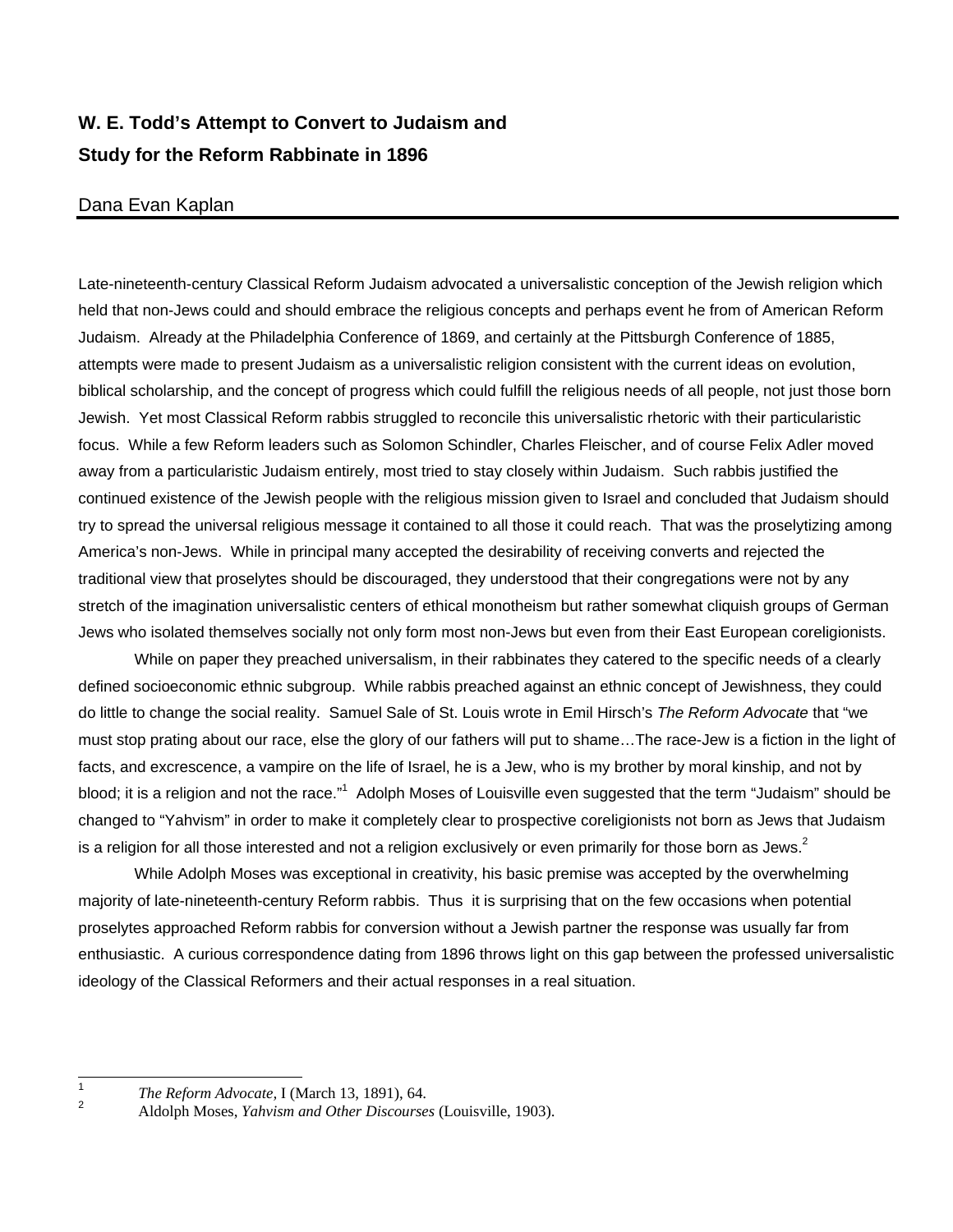W. E. Todd wrote at least four letters to Rabbi Edward Nathan Calisch expressing a strong interest in converting to Judaism and studying for the rabbinate at the Hebrew Union College in Cincinnati.<sup>[3](#page-1-0)</sup> Calisch is perhaps best remembered today as a member of The American Council for Judaism in the 19[4](#page-1-1)0's<sup>4</sup> but was for several decades oneof the most prominent rabbis in Virginia.<sup>5</sup> Calisch was born in Toledo, Ohio in 1865, the son of Henry and Rebecca van Noorden Calisch, both of whom were of Dutch Jewish ancestry. Henry was a language teacher, first in Toledo and then in Chicago. In 1871 the Chicago Fire destroyed all the family's property, and Henry died shortly thereafter, leaving Rebecca with three small children. Edward, the middle child, went to work as a cashier in a department store, but a year later his mother was forced to send him to the Cleveland Jewish Orphan Asylum. As is well known, Isaac Mayer Wise recruited some of the early rabbinical students for Hebrew Union College from Midwestern orphanages. Wise discovered Calisch when Wise attended the graduation ceremonies for the orphan asylum and heard Calisch give one of his speeches. He was reported to have exclaimed, "I want that Boy." In truth, Wise would probably have been interested even if Calisch had not been such a good speaker-he was very definitely short of students. But he made a good choice with Calisch, who after his graduation in 1887 served the synagogue in Peoria, Illinois for four years and then Beth Ahabah Congregation in Richmond for 4[6](#page-1-3) year. <sup>6</sup>

 Todd was living in Tappahannock, a small town in Essex County, forty miles northeast of Richmond, Virginia, with a popluation of less than a thousand. Presumably he wrote to Calisch because Calisch was a well-known rabbi in Richmond, the closest large city.<sup>[7](#page-1-4)</sup> The letter, dated November 27,1869, states:

Enclosed you may find a brief of my "brief" existence. I am now convinced that if I can enter the college at Cincinnati, I ought to do it. I told you that I was fit for nothing but the pulpit, but you will see by the enclosed brief that, mechanically speaking, I can do several things; but I am out of my "element" in anything but ministerial work.

Would it not do for me to be an assistant in some large city parish and study with minister in charge instead of going to college so long before taking up work? However, I am ready to accept your advice in the matter. Will you please write me soon for I am full of anxiety as to what will be the proper course for me to pursue in profiting righteousness: but theoretically, I think I hold your views. I publish the "Rappahannock Times" <sup>[8](#page-1-5)</sup> here, a semi-weekly newspaper, but my heart does not enter into my work: for I know that I ought to be in religious work. Hoping for "light" I am,

<span id="page-1-0"></span> 3 The documents are at the American Jewish Archives, Edward N. Calisch Collection, file SC-1558.

<span id="page-1-1"></span><sup>4</sup> On the American Council for Judaism, See Thomas A. Kolsky, *Jews Against Zionism: The American Council for Judaism,* 1942-1948 (Philadelphia, 1990). <sup>5</sup>

<span id="page-1-2"></span>See Myron Berman, "Rabbi Edward Nathan Calisch and the Debate over Zionism in Richmond, Virginia" *American Jewish Historical Quarterly* (March 1973): 295-305. 6

<span id="page-1-3"></span>See Edith Linderman Calisch, "Edward Nathan Calisch- A Biography," in *Three Score and Twenty. A Brief Biography of Edward Nathan Calisch: Selected Addresses and Sermons* (Richmond Virginia, 1945), 12; *The Light Burns On:* 1841-1891- 1941 *Centennial Anniversary Congregation Beth Ahabah Golden Jubilee* (Richmond, Virginia, 1941); and Myron Berman, *Shabbat in Shockoe Richmond's Jewry,* 1769-1976 (Charlottesville, Virginia, 1979), 241-83, 381-86. Beth Ahabah Archives Trust, Richmond, Virginia has archival material relating to Calisch. Calisch's scholarly contribution is limited. His major work is *The Jew in English Literature* (Richmond, Virginia, 1909).

<span id="page-1-4"></span>There was a small Jewish community in Fredericksburg (see Calisch's letter of December 23,1896, cited below). The community which numbered about forty people, had a Sunday school as well as a Hebrew Aid Society. Thus, there was a local Jewish community with which Todd could, and apparently did, make some contact. See *The Jewish South*, October 27,1893, 3. 8

<span id="page-1-5"></span>There are no extant copies of the *Rappahannock Times* from 1896. The newspaper itself has copies dating back to the 1920's, probably to 1926. The Virginia Historical Society, The Virginia Baptist Historical Society and the University of Virginia all have copies from 1897 or 1898, but none from the period during which W.E. Todd was editor.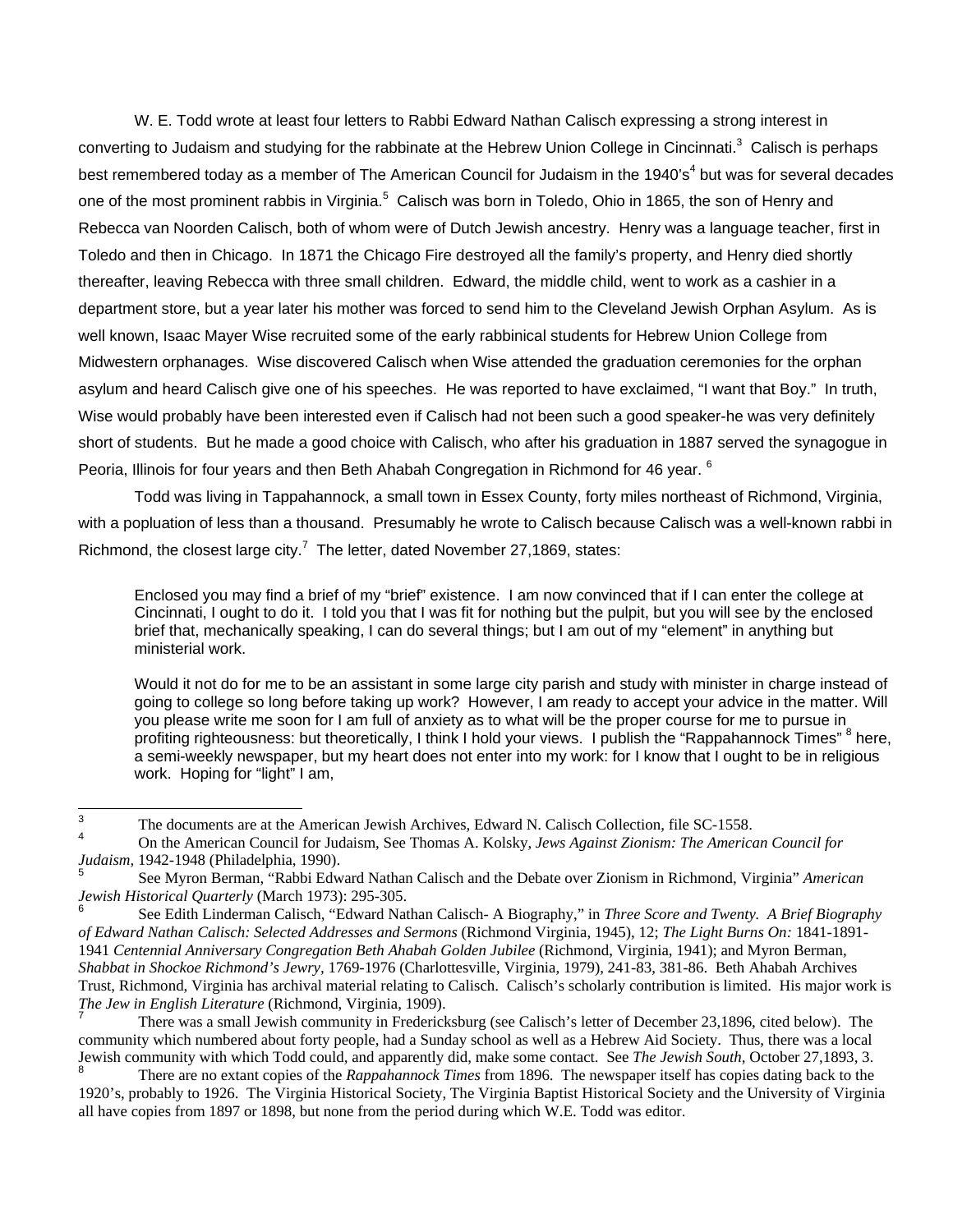Very Truly Yours W.E.Todd Tappahannock, Va.

Apparently Todd had had previous contact with Calisch for he writes, "I told you." He may have visited Richmond and met with Calisch, or, less likely, Calisch may have passed through Tappahannock.<sup>10</sup> It is also possible that Todd is referring to a previous letter that he had written to Calisch. While it was logical for Todd to contact Calisch because of Calisch's position, he may also have heard about the conversion that Calisch had performed that May. Described in the Beth Ahabah congregational history, the conversion appears to have attracted a good deal of attention.<sup>11</sup> In dealing with Ida Frazer, Calisch showed himself extremely cautious in accepting converts:

Mrs. Frazer is president of the local Council of Jewish Women at her home. Mrs. Frazer expressed a wish more than five years ago to embrace Judaism. Rabbi Calisch, who was then located in Peoria, finding her firm in her purpose, undertook to instruct her in the faith. She continued her studies assiduously, and for the last three years has been identified with the congregational work in Peoria.<sup>[12](#page-2-3)</sup>

What was unusual about the Frazer conversion was that it was the culmination of several years of study. Indeed, Frazer continued studying with Calisch even after he left the Peoria pulpit for Richmond. Further, unlike the vast majority of conversions, it was not on account of an intermarriage. Frazer was as serious and committed a proselyte as one could possibly hope for.

 Calisch's handling of the Frazer conversion shows that he had very conservative views on conversion to Judaism relative to other late-ninteenth-century Reform rabbis. Calisch was therefore not the most sympathetic figure for a prospective proselyte-rabbi to choose as his mentor. One can only speculate about what might have been the final result if Todd had chosen to write to Adolph Moses in Louisville or any of a number of other Reform rabbis. But Calisch was the logical choice because of his location, and Todd was almost certainly unaware of Calisch's inherent conservatism.<sup>[13](#page-2-4)</sup>

 The Autobiography Todd mentions in his first letter is not found in the archival collection today, and it seems reasonably to assume that Calisch sent it to one of the men he consulted concerning how he should respond to

<span id="page-2-0"></span><sup>9</sup> Calisch Collection, American Jewish Archives, *op.cit* 

<span id="page-2-1"></span><sup>10</sup> He probably did visit Fredericksburg. Calisch was chairman of the Union of American Hebrew Congregations' Commission on Circuit Preaching. Calisch visited Danville, Charlottesville, Staunton, and many other communities in Virginia. Louis Ginsberg, *Chapters on the Jews of Virginia 1658-1900,* (Petersburg, Virginia, 1969), 35, 78. See also *The Jewish South,*  Dec. 7, 1894, 2; Dec. 21, 1894, 2; June 14, 1895, 2, and *The Jewish Progress,* Jan. 10, 1896,4.

<span id="page-2-2"></span><sup>11</sup> *A History of Congregation "Beth Ahabah" Richmond, Virginia: From its Organisation to its Sixtieth Anniversary* 1841- 1901 (Herbert T. Ezekiel, [1901 or 1902]), 43-44. *The Jewish South* reported on this conversion at the time but in somewhat less detail; June 12, 1896, I.<br><sup>12</sup> *Ihe Menorah* 21 (July 1896), 48. (For Information on the Peoria section of the national Council of Jewish Women see

<span id="page-2-3"></span>*The American Jewess, (November, 1896), 67-69.* Page 69 has a photograph of Ida Frazer.<br><sup>13</sup> While Calisch was greatly admired in Richmond by both the Jewish and non-Jewish communities, he was not one to

<span id="page-2-4"></span>make drastic or dramatic moves. This inherent conservatism was not going to allow Calisch to put his prestige behind a candidate who would be seen by many as a controversial or at least questionable rabbinic candidate. As we will see below, even Rabbi Emil Hirsch, who did tend to support radical causes, would be highly reluctant in this case.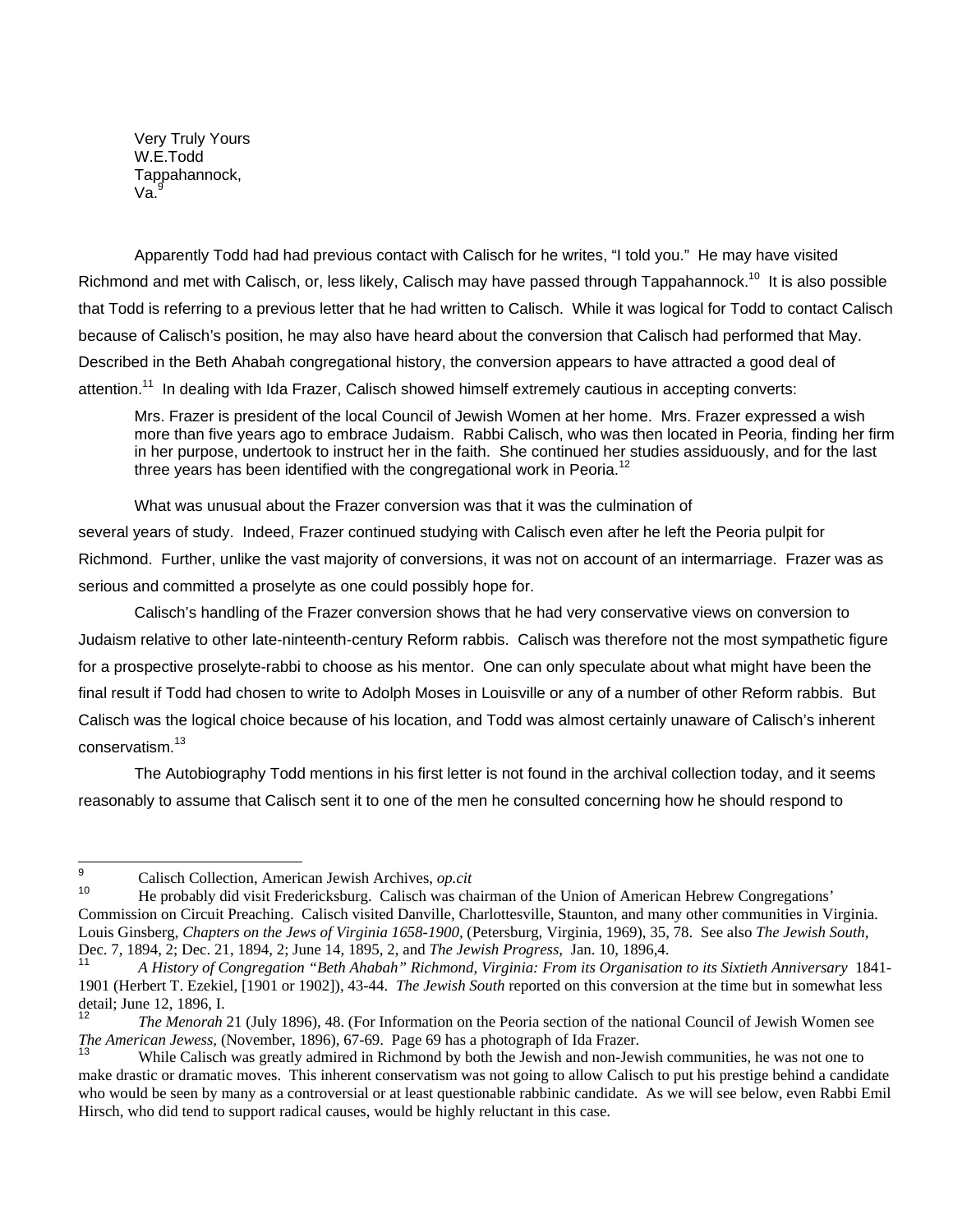Todd.<sup>14</sup> We do know that Todd had come to Virginia from Iowa and had studied to be a Congregationalist minister.<sup>15</sup> Exactly when he arrived in Virginia is unknown, but on July 20, 1896, he signed the papers to purchase *The Rappahannock Times* from L. J. Warner, J. L. Warner and A. D. Warner, all from Warsaw, Virginia.[16](#page-3-2) The paper had begun publication in 1852 as *The Rappahannock Gazette*, with Henry W. Daingerfield as editor and William A. Muse as publisher. While it is uncertain whether publication ceased during the Civil War, by 1869 it was being printed as the *Tidewater Index* under the editorship of James Roy Micou and Judge Thomas E. Blakey. On January 1, 1893, Thomas B. Lee of Pittsburgh bought the paper and changed its name to the *Rappahannock Times.[17](#page-3-3)* Like Todd, Lee was from the North, a fact that certainly was not overlooked by Southerners still sensitive to Northern carpetbaggers. Two years later Lee sold the paper to H.L. Warner and Co. of Warsaw, Virginia, who shortly thereafter resold it to Todd.<sup>18</sup> Todd paid \$1000 for the newspaper, of which 400 was to be paid in cash and the remainder in monthly installments of fifteen dollars each.<sup>19</sup> Like many Northerners of the time, he hoped that he could find a good position and a secure income from his new business in the South. Many local Tappahannock residents undoubtedly mistrusted Todd as another Northern carpetbagger without deep roots in the community and without clearly defined political loyalties.

 While Todd expresses no dissatisfaction with Tappahannock, he does feel less than satisfied with his new occupation, as his inquiry to Calisch testifies. Calisch did not immediately answer Todd, and on December 6, 1896 Todd wrote him a second letter:

## My Dear Sir:

I wrote you a letter some days since and was wondering why I had not heard from you, until in last night's paper that you had been in Louisville, Ky. The meetings of the assembly which you attended were well reported in the "Baltimore Sun," daily, and I followed the proceedings with a great deal of interest.

After much prayer, meditation and consultation with Mrs. Todd (my wife) I have reached the conclusion that if it can be arranged for me to enter the Hebrew Union College at Cincinnati, I ought to do it, and I think I can arrange to go by opening-time if it can be arranged for me to enter. Would it be a better arrangement for me to study with Rabbi Hirsch ( the late Prof. Swing's friend) of Chicago, or with you a year before entering the college?

Please advise me as soon as it my be proper, for I would like very much to hear from you. I wish you might spend the time to pay me a visit by and by for I would be very happy to have a good understanding with you. It is, all present, quite clear to me, that if the way opens up I ought to do as above. May you be richly rewarded in you Sunday evening services at "Beth Ahabah".<sup>[20](#page-3-6)</sup>

<span id="page-3-0"></span> $14$ <sup>14</sup> This was probably Bernhard Gettmann who may have mailed the letters back to Calisch or passed them on to someone else without the autobiography.

<span id="page-3-1"></span><sup>15</sup> Catherine Deshazo, Lillian MaGuire and John Reynolds Jr. eds., *Tappahannock, Virginia: Port of Entry,* (Tappahannock, Virginia, 1982), 29. I would like to thank Mitzi A. Bame of Tappahannock for her assistance in acquiring ths book as well as for her help in tracking down other leads.

<span id="page-3-2"></span><sup>16</sup> Circuit Court of Essex County Archives, Deed book 58, pp. 245-46 (1895-1899), Essex County Virginia. I would like to thank Agnes D. Andrews, Deputy Clerk, for making this document available to me.

<span id="page-3-3"></span><sup>17</sup> The Rappahannock River flows through Tappahannock.<br>
18 *Tapahannock, Virginia: Port of Entry, op.cit., 28.*<br>
19 Essex County archives Deed book 58, *op. cit.* 

<span id="page-3-4"></span>

<span id="page-3-5"></span>

<span id="page-3-6"></span>The Light Burns On, op. Cit., 2-3.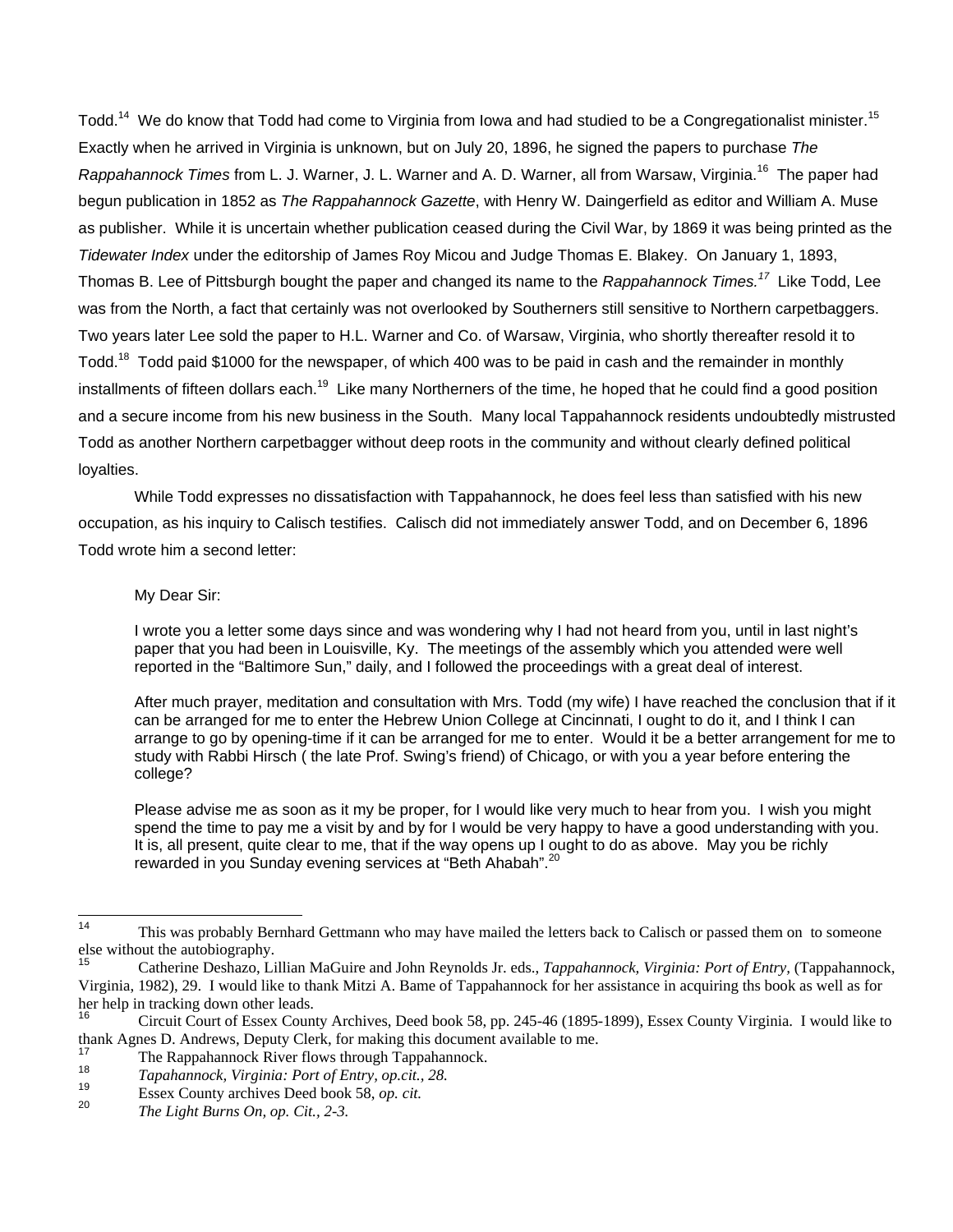Very truly your Bid:-[21](#page-4-0) W. E. Todd

Todd had apparently decided that he definitely wanted to study for the rabbinate and mentions the possibility of studying with Emil Hirsch of Chicago, one of the best known of the late-nineteenth-century Reform rabbis. This prompted Calisch to write Hirsch for advice, but even before Hirsch responded, Calisch answered Todd's letter. While this letter is not extant, we can see that Calisch asked Todd whether his wife shared his interest in and commitment to Judaism and how he planned to go to Cincinnati to study for several years if he had a family to support in Virginia. On December 11, 1896, Todd replied:

## Dear Sir:

Your kind letter, which was full of interest to me, awaited my return from Fredericksburg the a.m. was very glad to hear from you, and I hope that you may learn of a possible entrance to Hebrew Union College for me. In response to you queries I beg to say: 1<sup>st</sup>, that Mrs. Todd and myself are in accord in matters of belief, and she is ready to do whatever is necessary as to the furtherance of our hopes:  $2<sup>nd</sup>$ , our thoughts have been as follows: that if I should be absent from home the best part of four years, or more, we might do like this, unless something better would develop: I have been asked to accept the appointment of Post Master here during the McKinley administration and if I do that Mrs. Todd could be "deputy" and my sister might live with her and this, she could manage very well.

If a better plan should be developed, in the meantime, we stand ready to be advised of those matters and we both beg to state that any query you find it proper to make concerning us, either past or present we certainly should be glad to fully answer.

Very Truly Yours  $W.E.$  Todd $^{22}$  $^{22}$  $^{22}$ 

Todd, an eminently practical man, had come up with a plan which would allow him to study for several years at Hebrew Union College without impoverishing his family.

Todd emphasizes that he is not looking to the rabbinate because he lacks career options. While the *Rappahannock Times* may or may not have been profitable, Todd had political connections and could secure various appointments if need be. If nothing else, he was certainly an innovative and enterprising man. But his plans did have a solid basis. In 1896 many prominent conservative Virginia Democrats, including Governor Charles Triplett O'Ferrall, were opposed to the free silver policies of their own political party, so O'Ferrall, were opposed to the free silver policies of their own political party, so O'Ferrall and many others tacitly supported Republican presidential candidate, William Jennings Bryan.<sup>23</sup> This was to be the only time a Republican came close to winning the state of Virginia in a presidential election over a period of several decades as well as the last time significant numbers of white Virginians would vote Republican prior to 1928.

Todd had apparently extracted a promise from the Republicans that in exchange for his paper's political support he would be appointed after the presidential elections. Unfortunately for Todd, despite a very strong showing

 $21$ 

<span id="page-4-2"></span><span id="page-4-1"></span>

<span id="page-4-0"></span><sup>&</sup>quot;Bid" was Todd's term for friend. See his final letter, dated Dec. 23, 1896, below.<br>
American Jewish Archives, Calisch Collection, op. cit.<br>
On Bryan see Leroy Ashby, *William Jennings Bryan, Champion of Democracy* (Boston described on pp. 41-71.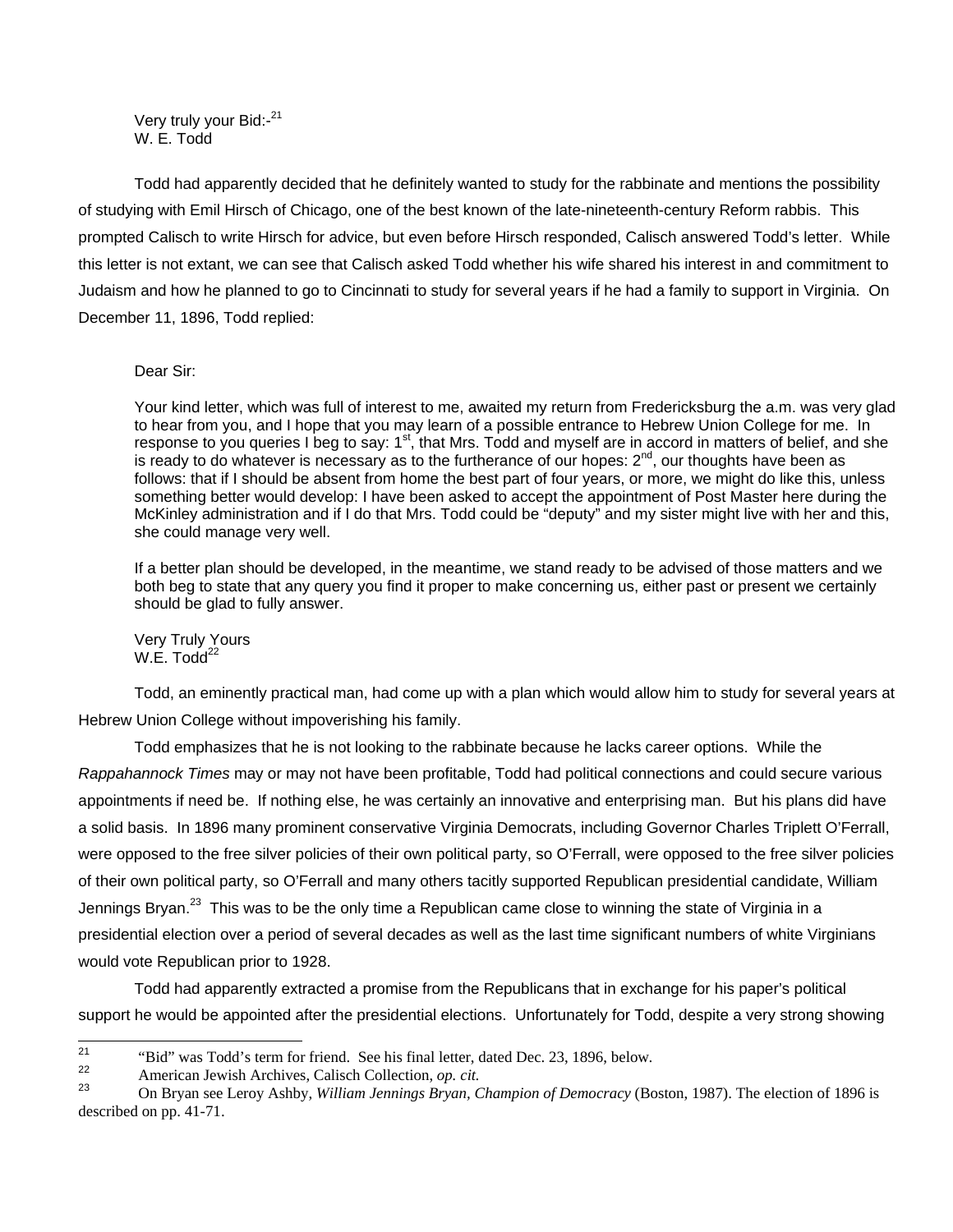by McKinley Bryan carried Virginia by a narrow margin. Nevertheless, McKinley did win the presidential election and Todd apparently still expected to be appointed postmaster. This was not to be, but he was not aware of this while corresponding with Calisch. It is indeed possible that the news that he would not be receiving the appointment was one of the factors leading to his apparent abandonment of a rabbinical career.

On December 23, 1896, Todd wrote Calisch a fourth and possibly final letter:

My Dear Sir:

Your favor of yesterday just came to hand as I am writing I will answer at once assuring you that scrutiny of the most rigid sort is no object with me.

As many of old have said: "The a spirit of God is upon me," so I feel inspired to teach the true religion and have been endeavoring so to do, until I began to fear that the "whole truth" was not within me.

Now, friend Calisch (or "bid" as we say in Christianity). I simply am convinced that the older faith is the proper religion, or the "true faith" for all mankind and I desire to be put in order to teach it, even if it takes some time to this purpose. 'Tis truly wisdom on your part to move cautiously, perhaps particularly as will regards to myself, but I am not a little anxious to learn as soon as possible just what I may do and what would be required of me if I can become one with you. Heartily appreciating your kindness, I am.

Very Respectfully W.E. Todd

P.S. There are 40 Jews in Fredericksburg. They seldom have preaching, but they are organized. W.E.T.<sup>[24](#page-5-0)</sup>

Calisch had apparently advised Todd that he should anticipate "scrutiny of the most rigid sort," and so Todd is assuring Calisch that such scrutiny "is no object with me." Unfortunately, Calisch was not stating that Todd would have to meet vigorous academic and religious standards but trying to hint that the powers that be would not look favorably on his application to Hebrew Union College. Todd is not dissuaded by this expectation of scrutiny nor by Calisch's comment that it may be necessary to "move cautiously." While Todd considers this policy "truly wisdom," in the next sentence he sites that "I am not a little anxious to learn as soon as possible what would be required of me" to convert to Judaism. What Todd did not know was that Calisch had received a letter from Emil G. Hirsch, the well-known radical reformer from Chicago whom Todd himself had mentioned, recommending that Todd be discouraged.<sup>25</sup> Hirsch addressed his letter to the Reverend Rabbi Kalish, indicating by his misspelling of Calisch's name that they were not

 $24$ 

<span id="page-5-1"></span><span id="page-5-0"></span><sup>&</sup>lt;sup>24</sup> Calisch Collection, American Jewish Archives, *op. cit.*<br><sup>25</sup> Hirsch was born in Luxemburg in 1851, the son of the philosopher and rabbi Samuel Hirsch. In 1866 his father accepted a rabbinic position in Philadelphia, and Emil was brought to America with his family. He graduated from the University of Pennsylvania in 1872 and then studied at the Universities of Berlin and Leipzig, the latter institution awarding him a Ph.D in 1876. At the same time, he undertook rabbinic studies at Berlin's Hochshule for die Wissenshaft des Judenthums. Hirsch then served congregations in Philadelphia, Baltimore, and Louisville before being called to Sinai Congregation in Chicago in 1880. He also served as Professor of Rabbinic Literature and Philosophy at the University of Chicago, which he had helped found. See David Einhorn Hirsch, *Rabbi Emil G. Hirsch, The Reform Advocate* (Chicago, 1968); Kaufmann Kohler, "Memorial Resolutions Emil G. Hirsch," *CCAR Yearbook, 33:145-54:* Schwartz, "Emil Gustave Martin, "The Message of Emil G. Hirsch's Sermons" (rabbinic thesis, Hebrew Union College – Jewish Institute of Religion, 1951); Morton Kaplan, "The Religious Attitudes of Archives, Box #2352, Small SC – 5035; Bernard Martin, "The Religious Philosophy of Emil G. Hirsch," *American Jewish Archives* (1954): 151-65.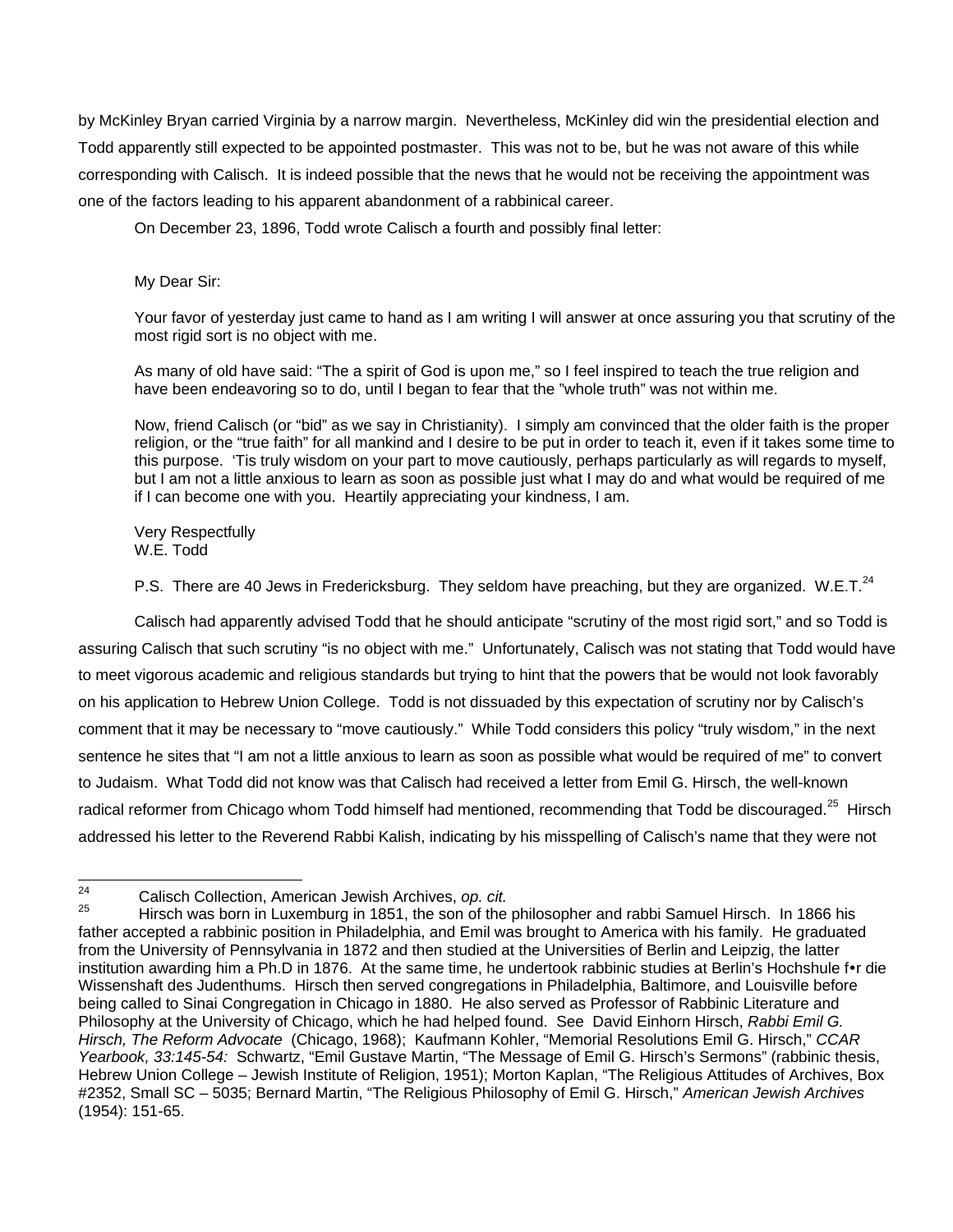well acquainted. Hirsch, who was highly interested in the question of proselytes and conversion to Judaism, writes as follows:<sup>26</sup>

Dear Sir:

In reply to your favor of last week. I beg leave to say that my advice to your friend would be to the Unitarian or liberal Christian Ministry and with that end in view to put himself into communication with the Rev. Jenkin Lloyd Jones, General Secretary of the Congress of Liberal Religious Societies, 3903 Langley St., Chicago, Ill. It will be impossible for him to procure a position in a Jewish congregation. For the more orthodox will object to his Christian antecedents, while the more liberal require a more thorough training in Jewish literature than he will be able to acquire. Theory in our congregations is, as you will know, one thing, practice another. We are liberals, until a non-Jew believes to be in earnest.

I have the honor to be,

Rev Sir, Yours truly Emil G. Hirsch $^{27}$  $^{27}$  $^{27}$ 

In the words of Jacob Rader Marcus, "when the cards were down, almost Jewish Reform rabbis were also ethnicists. They did not welcome newcomers." <sup>28</sup> While Hirsch's statement that event he more liberal congregations would "require a more thorough training in Jewish literature than he will be able to acquire" would certainly be true of Hirsch's own congregation where standards were very high, how would he be so sure that smaller and or poorer congregations would be so selective? Indeed a perusal of Hirsch's own writings shows that he cites biblical sources and biblical scholarship much more often than Talmudic and rabbinic sources. Surely Hirsch would hold that a background in general religious studies was sufficient to begin the rabbinic program at the Hebrew Union College, where many students arrived without any background in general or Judaic studies.

Todd already had a background in general religion from his studies for the Congregationalist ministry.<sup>29</sup> Hirsch admits as much by limiting his criticism to Todd's supposed inabilty to master Jewish sources, making no mention of his inability to master general religious studies. Yet as a highly motivated student Todd might have exceeded the academic performance of younger, Jewish –born students, who in many cases may have had less interest in Judaic studies or less motivation for studying for the rabbinate.<sup>[30](#page-6-4)</sup>

Hirsch himself had published statements which contrast glaringly with his private correspondence with Calisch. Like most Classical Reform rabbis, Hirsch believed that the Jews had a sacred mission to fulfil in the world. In one of

<span id="page-6-0"></span><sup>26</sup> 26 He wrote on the topic in various newspapers and even wrote the "Proselyte" article for the *Jewish Encyclopedia* (New York and London, 1905). Hirsch gives an overview of his views on Reform Judaism in "The Philosophy of The Reform Movement in American Judaism" (1895), reprinted in Joseph L. Blau, *Reform Judaism: A Historical Perspective* (New York, 1973), 24-25.<br><sup>27</sup> Calisch Collection, American Jewish Archives.

<span id="page-6-1"></span>

<span id="page-6-3"></span><span id="page-6-2"></span>

<sup>&</sup>lt;sup>28</sup> Jacob Rader Marcus, letter to author, April 29, 1994.<br><sup>29</sup> And possibly the Presbyterian ministry before the Congregationalist ministry. See Bernhard Bettmann's letter, Calisch Collection, American Jewish Archives, op. cit. It is not known exactly what type of academic training this included.<br><sup>30</sup> Hirsch stated his views on what a rabbinic student should study in "scholastic Requirements for the

<span id="page-6-4"></span>*The Reform Advocate* (February 17, 1894), 3-8. This was a paper Hirsch read before the Rabbinical Association of Chicago. See also Hirsch's Oration, at the Commencement of Hebrew Union College, Cincinnati, June 24th, 1892, "*The Reform Advocate* (June 25, 1892), 403. Hirsch's views on the role of the rabbi can be seen in his "Rabbi and Congregations," *The Reform Advocate*  (January 7, 1893), p. 317; and "Is the Rabbi a Pastor?" *The Reform Advocate* (December 2, 1893), I.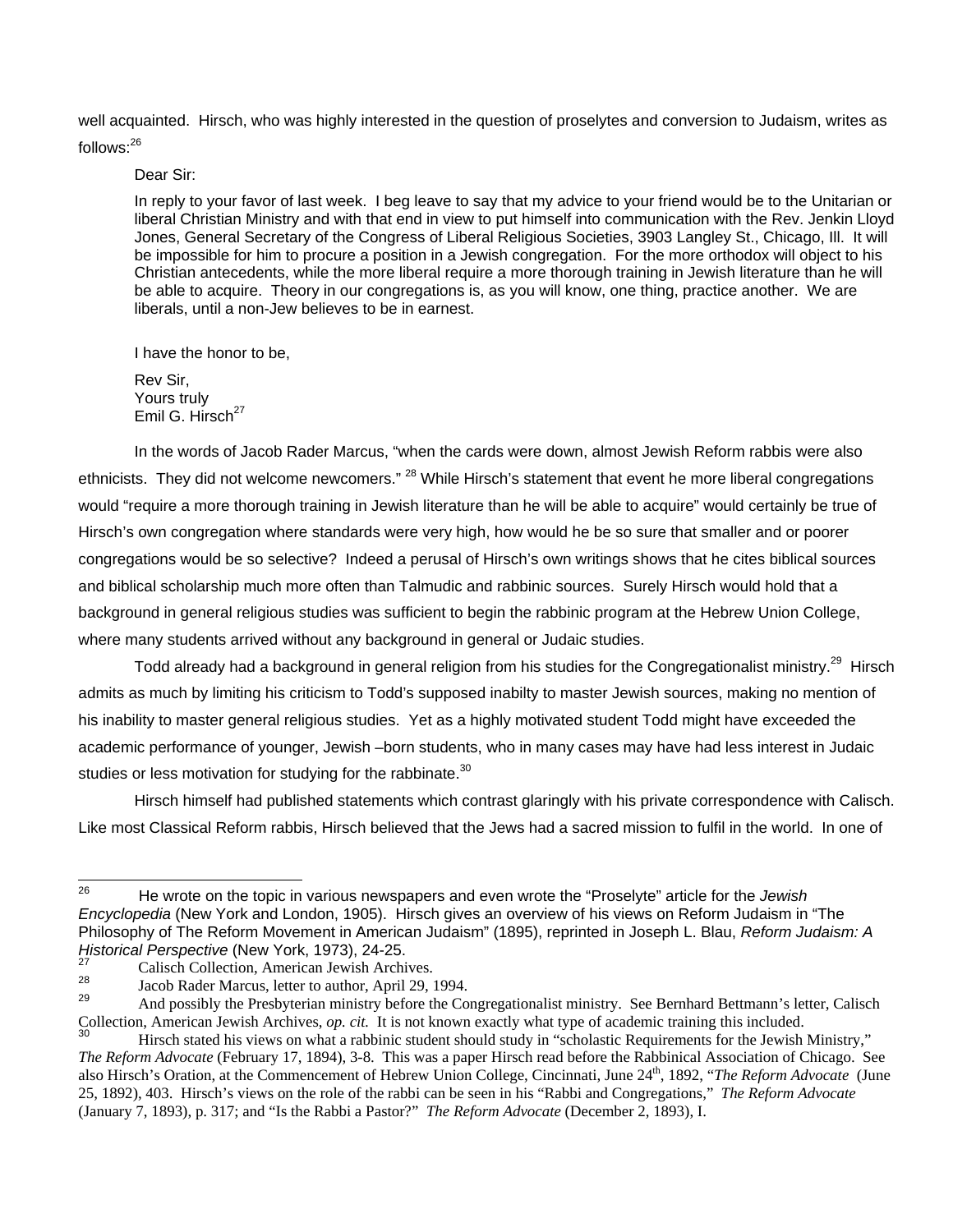his essays, he discusses his concept of the mission of Israel and why this mission does not require the Jews to segregate themselves:

This mission does not imply distinctness from others in dress, in custom, in diet, in habit, in language, this mission does not involve the segregation of Jews into a ghetto of their own making. We must so live that indeed through us God's name be sanctified and the families of the earth be blessed through our influence for the good, noble and true. $31$ 

Hirsch then relates his views on the mission of Israel to the charge that Judaism has a socially exclusive attitude towards outsiders. According to Hirsch, "We are not more exclusive than our nature is, than history always is. We open the door to whomsoever may wish to have part and share in our mission. But we will not, the most radical of radicals will not, in order to win the world – destroy Judaism."  $32$  Having made it clear that universalistic tendencies should not lead to the elimination of Judaism, Hirsch openly encourages those from outside to come in: "Let those that are no longer Christians – those that are no longer in sympathy with dogmatic religion, join our ranks! They will find a warm welcome in his house." [33](#page-7-2)

Hirsch's conception of the mission of Israel was among the more radical, even for Reformers. He believed that the ultimate purpose of Judaism is to promote the coming of an era of universality. All mankind will be united under one religion whose cornerstones will be justice, truth

and peace. Creeds and forms will no longer divide mankind, and Judaism will relinquish its unique identity because its mission will have been fulfilled. Hirsch was heavily influenced in this view by both his father and David Einhorm. According to Hirsch, American Judaism welcomes proselytes:

Today our congregation does not require Jewish birth as a condition for joining it. Our doors are open. Whoever wishes to come is welcome. It is only our foolish fiscal policy which you men of financial ability seem to hold necessary that it stands in the way of making this congregation universal in this city at least and therefore a shining example to all the other congregations of earnest purpose in this land. With that stumbling block removed, which is also a stumbling block against the admission of your own sons and daughters – we may indeed carry out the prophetic ideal of a religion which is all embracing.<sup>[34](#page-7-3)</sup>

Hirsch criticizes the temple board for maintaining a dues structure which keeps out not only many potential proselytes but event the children of the members themselves. He does not mention that one of the reasons Temple Sinai's dues were so onerous was that his was the highest rabbinic salary in the entire United States.<sup>35</sup> But Hirsch states that he aspires to represent a Judaism "which is all embracing."

As Liberal Christianity and Reform Judaism were coming closer together ideologically, the appearance of a rabbinical student such as W. E. Todd should not have surprised Hirsch. Indeed, he foresaw that such a unification of

<span id="page-7-0"></span><sup>31</sup> <sup>31</sup> Emil G, Hirsch, "Why Am I a Jew?" *Twenty Discourses* (New York, no date), 22-23.

<span id="page-7-1"></span><sup>32</sup> *Ibid., 23* 

<span id="page-7-2"></span><sup>33</sup> *Ibid., 23* 

<span id="page-7-3"></span><sup>34</sup> Emil G. Hirsch, "Wanted, A New Religion," *The Reform Advocate* (December 1, 1894), 236.

<span id="page-7-4"></span><sup>35</sup> Hirsch was elected rabbi of Sinai Congregation on July 25 1880 for a period of ten years with an annual salary of \$3,600. In 1882 his salary was raised to \$4,500 and a year later to \$5,000. His salary eventually reached \$12,000, which did not include the premiums on his life insurance policy which were paid by the congregation, See *The Reform Advocate,* May 4, 1901, 327, and also *The Jewish Progress,* Jan. 20, 1888, 4. In January 1896 *The American Israelite* reported that Hirsch was to accept the pulpit of Temple Emanuel in New York at a salary of \$18,000; *The Jewish South*, Jan. 10, 1896, 2. He denied the rumors; *The Jewish Progress,* Jan 31, 1896, 4.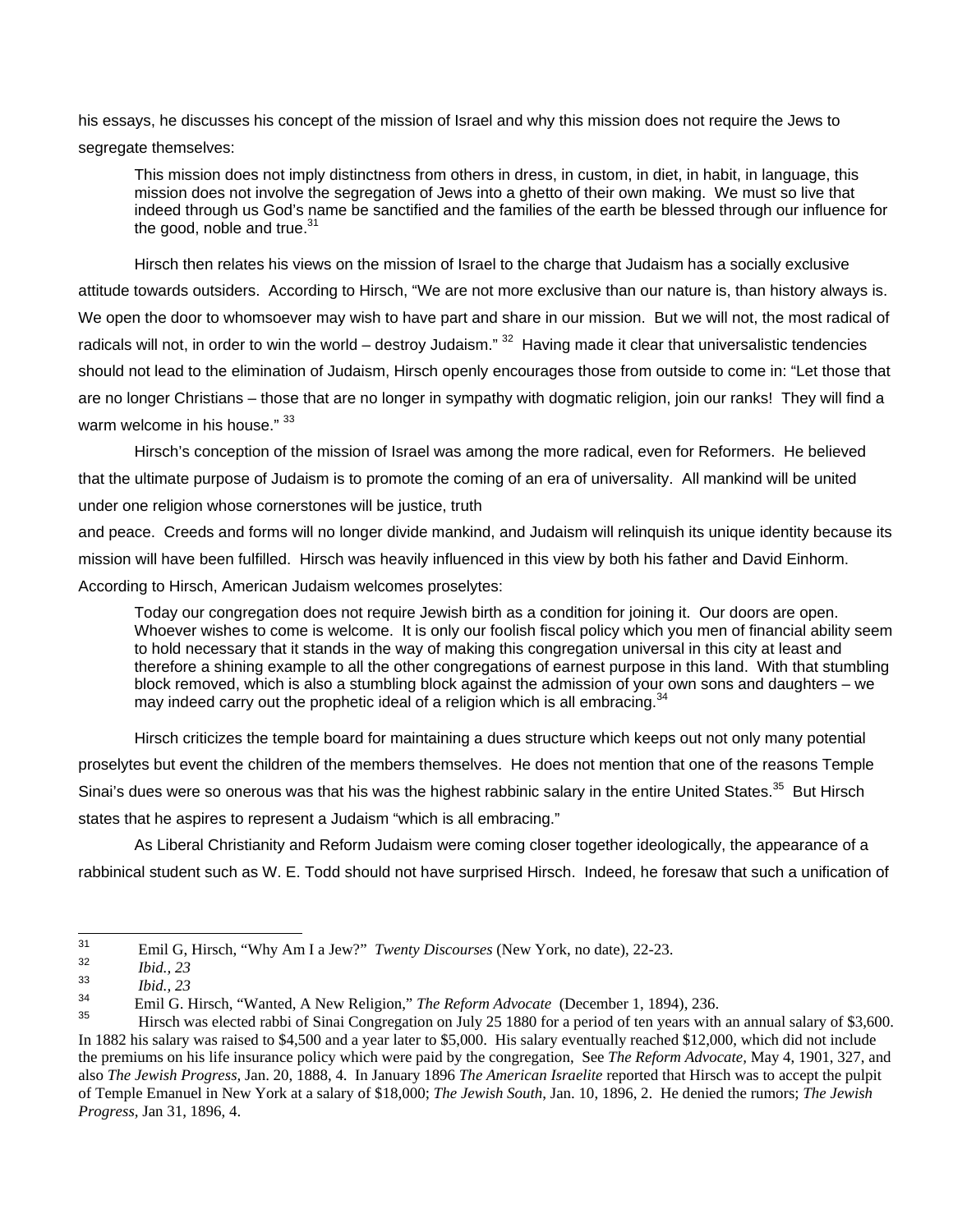religious groups was I the process of happening and wanted to endure that it resulted in the merging of other religious denominations into American Judaism rather than the reverse.

Calisch did not want to make a decision regarding Todd wanted to study, so he wrote to Bernard Bettmann, president of the Board of Governors of the College.<sup>[36](#page-8-0)</sup>

Bettman had long been on record as having held conservative views on most of the controversial issues of the day. It was not surprising that as a Cincinnati layman his religious views were not nearly as radical as one of the more extreme Reform rabbis. As early as the opening ceremony of the Hebrew Union College on October 3, 1875, Bettmann spoke about the admission of non-Jews to the College and how this policy did not stem from any conversionary spirit.

Let it be plainly and distinctly understood that while it is hoped that from this college will depart the future rabbis and teachers of the American Israel, not only are its doors open, but most cordial welcome is extended to any one that may want to seek its benefits, no matter what may be his or her religion, present position or future purposes in life. The Council at Buffalo has made it a special duty of the Board of Governors to provide in the curriculum a plan of study for those who do not desire to fit themselves for the position of rabbi or teacher, but merely wish to acquire a classical Hebrew education. We shall be happy to have amongst us the followers of other creeds, not for the purpose of making proselytes of them – for that has always been and still is repugnant to the spirit of Judaism, but that they might understand the parent faith from which their own religion sprang, and enjoy a literature equal to that of Greece and Rome. We confidently count upon the attendance of some of the daughters of Israel, so that in a measure at least may be revived the glory of those ancient days when the Keser Torah, the crown of knowledge of the law, encircled many a Jewish woman's  $h$ row $37$ 

Bettman's letter to Calisch reads as follows:

The question you put to me a very serious one and I have wrestled with it for several days. Two years ago a Russian apostate from our faith was introduced to me by a rabbi, highly esteemed by me – but crossexamination of the fellow developed the fact that he was a very poorly paid missionary and hungered after a lucrative position as a Jewish rabbi – Of course he was humble opinion, as unfit, though for other causes, for the Jewish pulpit as the other. The fact that he changed once before from Presbyterianism to the Congregational Church, and the general spirit of restlessness, shown in his biography, cause me to fear, that he would not be satisfied with Reform Judaism and would scandalize the public by renouncing it at a future date. He is probably an enthusiast in religious encouragement he would find after his conversion. I do not believe, that any congregation (Jewish) could be induced to elect him as its spiritual guide, and I should under all circumstances consider his being received, upon the terms, stated by himself, as a dangerous and I will say more, surely fatal enterprise.

The fact, that he speaks of being a Parish assistant during his stay at the H.U.C. shows me, how different things look to him, born and raised in the faith. Let him turn Unitarian, which is the next thing to Reform Judaism.

<span id="page-8-0"></span> $36$ <sup>36</sup> Bettmann settled in Cincinnati in 1850 and was one of the founders of the Hebrew Union College in 1875. From that year until 1910 he served as president of its Board of Governors. He was also a member of the executive board of the Union of American Hebrew Congregations, president of Congregation B'nai Jeshurun of Cincinnati, first president of the United Jewish Charities of Cincinnati, and a board member of the Talmud Yelodim Institute for twenty-two years. He published German poetry in German-language newspapers. None of his papers is on deposit at the American Jewish Archives. On Bettmann, see *Jewish Tribune,* July 2, 1915; memorial number of the *Hebrew Union College Monthly* (November, 1915), 76-88; *Universal Jewish Encyclopaedia,* (New York, 1943): 272; Kerry M. Olitzky, Lance J. Sussman and Malcolm H. Stein, eds., *Reform Judaism in America: A Biographical Dictionary and Sourcebook* (Westport, Connecticut, 1993), 19-20; and also Michael A. Meyer, *Hebrew Union College-Jewish Institute of Religion at One Hundred Years, Samuel E. Karff, ed., (Cincinnati, 1976), 35.*<br><sup>37</sup>

<span id="page-8-1"></span><sup>37</sup> W. Gunther Plaut, *The Growth of Reform Judaism* (New York, 1965), 53. The speech reported by David Philpson was originally published as "History of the Hebrew Union College," in *HUC Jubilee Volume* (Cincinnati, 1925).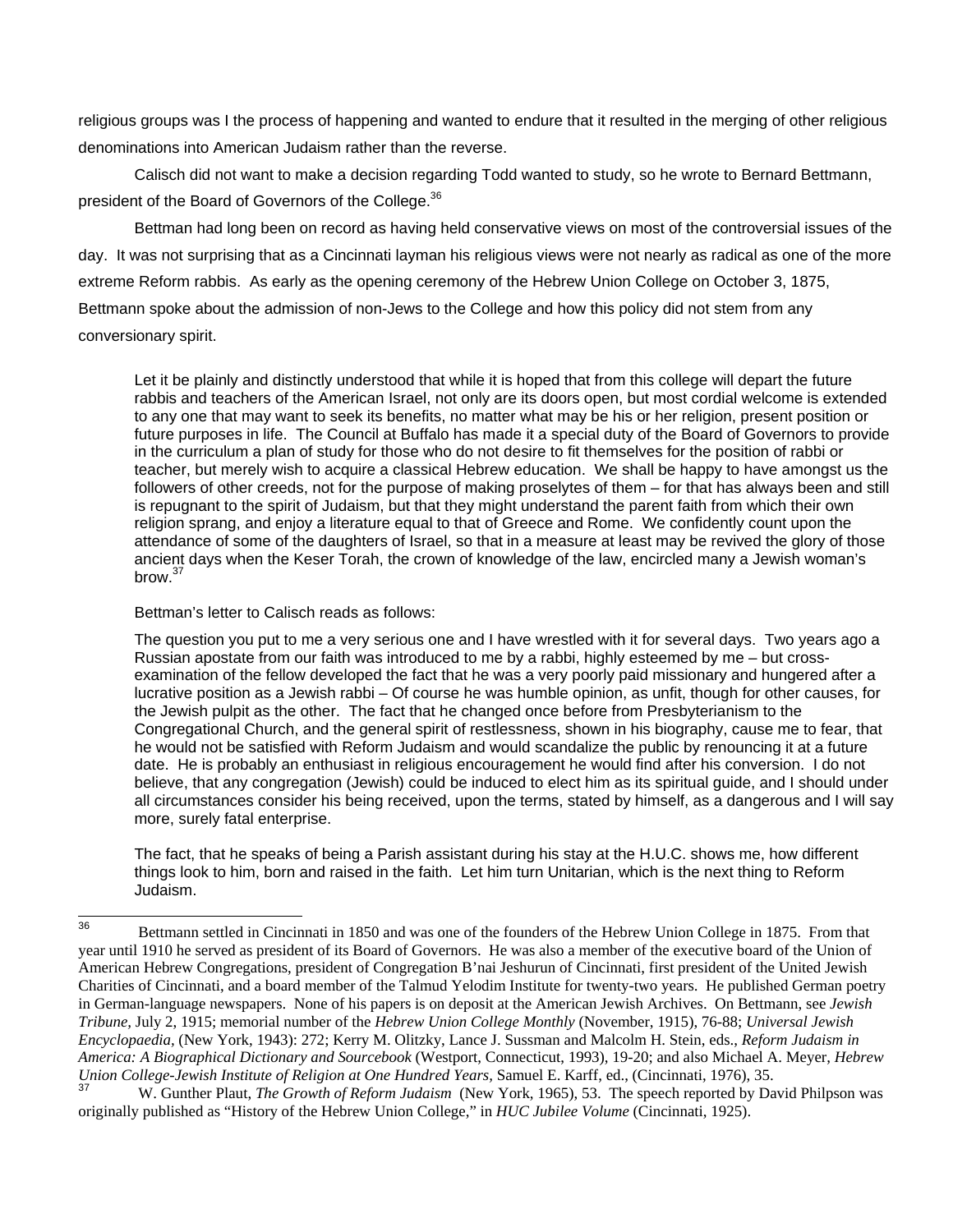Of course, it is, as I admit, difficult to judge a man from a biography, written or at least inspired by [himself] and a few letters, and I have the utmost confidence in your judgement, but as you have done me the honor to consult me, I beg to say decidedly, that I am opposed to his coming.

Yours very truly Bettmann<sup>38</sup>

Both Hirsch and Bettmann take a somewhat elitist view toward Todd's proposed rabbinical studies. While Todd might not have been an academic success in a German Liberal rabbinical program, at the Hebrew Union College he might have done satisfactorily or even meritoriously. True, after graduation he might have had trouble finding a good pulpit, but he could have done what European-trained rabbis with heavy accents were doing – taking small congregations in out-of-the-way places. Indeed, having been born and raised in the United States, Todd had certain advantages over some of the European-trained rabbis. As a graduate of the Hebrew Union College he also would have had the graduate of the Hebrew Union College he also would have had the backing of a well-connected if unofficial rabbinical placement campaign.

Nevertheless, Calisch likely took Bettmann's advice very seriously.<sup>39</sup> While Calisch believed that Judaism had the potential to become America's universal religion, he understood that converting others to Judaism was not a religious requirement.<sup>40</sup> Calisch does not believe that Christians must become Jews at the present time:

Christianity and Judaism are not warring elements. They are like the Tigris and Euphrates rivers, flowing side by side enriching the bosom of humanity whrerein they glide. Will they always be separated, or will they, like these streams, unite their water in one channel? For mine own part I say they will unite, though I will not venture to say on what ground or by what method except it be that man, recognizing the unity of the human family, recognizes the inevitable and logical conclusion – the unity of humanity's God. This is but the mission to whose fulfillment Judaism is pledged.<sup>[41](#page-9-3)</sup>

Yet Calisch denounced those Jews who were "race pround," those Jews who had a "chauvinistic spirit which causes them to claim kindred spirit with many who have repudiated them."<sup>42</sup> Thus, Calisch believed that a person born into the Jewish faith who renounced that faith shlould no longer be considered a part of it. Jews have suffered – even in America – social segregation and worse, but the answer is not to renounce one's faith in order to achieve greater prominence:

Let it be repeated and re-repeated that because of his faith has the Jew been ostracized, and but his faith only will he conquer the world and speed the time when the nations of earth will seize hole of the skirt of Israel and say, "Let us go with you, for we have heard that God is with you."<sup>[43](#page-9-5)</sup>

<span id="page-9-0"></span><sup>38</sup> 

<span id="page-9-1"></span><sup>&</sup>lt;sup>38</sup> Calisch Collection, American Jewish Archives, *op. cit.* **2006** Calisch Collection, American Jewish-gentile relations generally, see the abstract of his sermon, "How Far Shall Neighborliness" For Calisch's views on Je Go?" The Jewish South (November 23, 1894), I; and "Jew and Non-Jew,," The Jewish South (Sept. 28, 1894), I.<br>
<sup>40</sup><br>
<sup>40</sup> See his article "What is Judaism?" *The Reform Advocate* (July 9, 1892), 456.<br> *bid.*, p. 457.<br>
"The R

<span id="page-9-2"></span>

<span id="page-9-3"></span>

<span id="page-9-4"></span>

<span id="page-9-5"></span>*Ibid.* Elsewhere Calisch wrote that he envisioned an age when difference between Jew and Christian will be merged "into the great temple of the brotherhood of man." Edward Calisch, "The Legacy of Israel," in Edith Linderman Claisch *op. cit.,*  105.